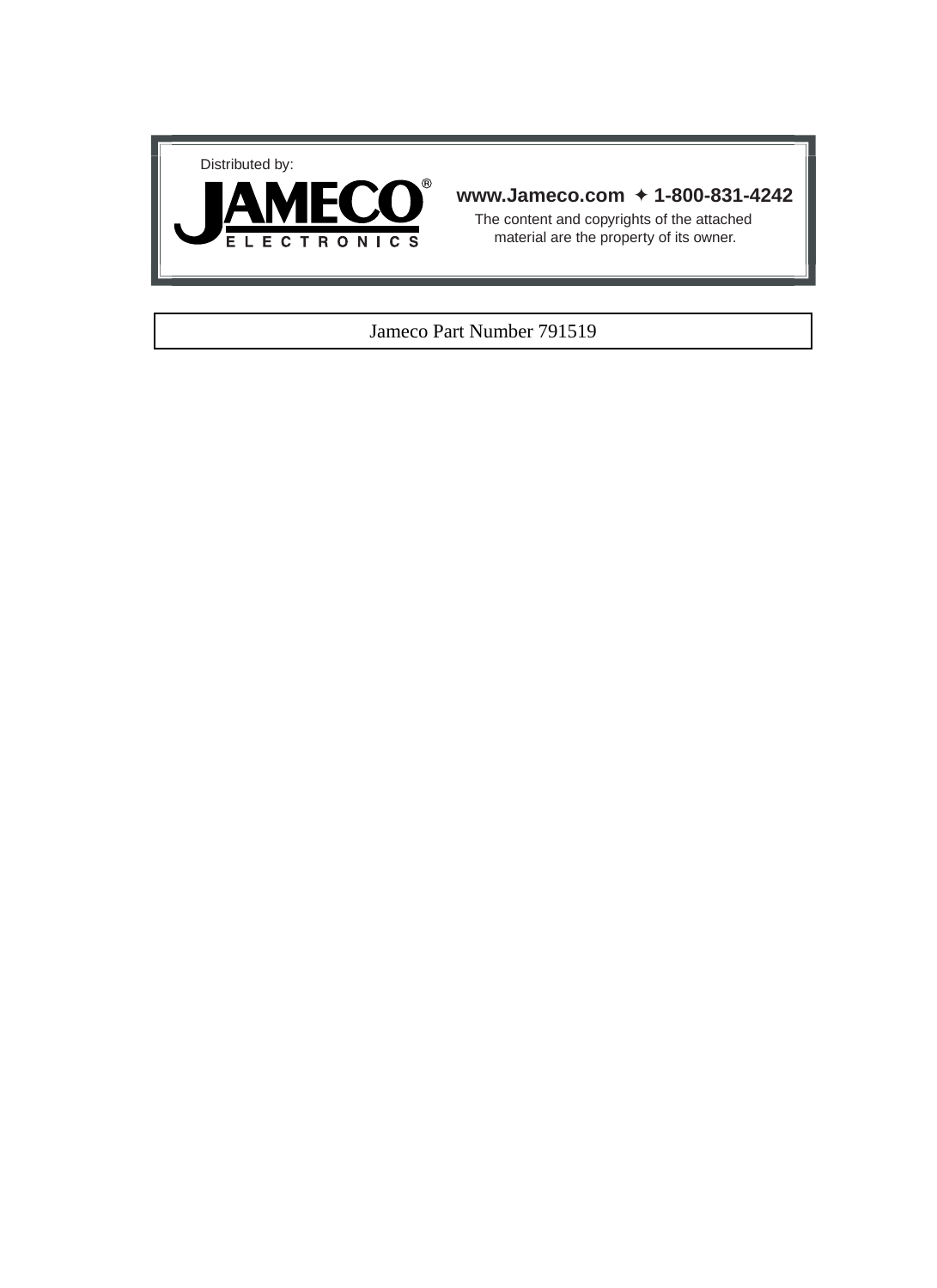# 3.3 V Triple LVPECL Input to −3.3 V to −5.0 V ECL Output **Translator**

#### **Description**

The MC100LVEL91 is a triple LVPECL input to ECL output translator. The device receives low voltage differential PECL signals, determined by the  $V_{CC}$  supply level, and translates them to differential −3.3 V to −5.0 V ECL output signals.

To accomplish the level translation the LVEL91 requires three power rails. The  $V_{CC}$  supply should be connected to the positive supply, and the  $V_{EE}$  pin should be connected to the negative power supply. The GND pins are connected to the system ground plane. Both  $V_{EE}$  and  $V_{CC}$  should be bypassed to ground via 0.01 µF capacitors.

Under open input conditions, the  $\overline{D}$  input will be biased at  $V_{\text{CC}}/2$ and the D input will be pulled to GND. This condition will force the Q output to a low, ensuring stability.

The V<sub>BB</sub> pin, an internally generated voltage supply, is available to this device only. For single-ended input conditions, the unused differential input is connected to  $V_{BB}$  as a switching reference voltage. V<sub>BB</sub> may also rebias AC coupled inputs. When used, decouple V<sub>BB</sub> and  $V_{CC}$  via a 0.01 µF capacitor and limit current sourcing or sinking to 0.5 mA. When not used,  $V_{BB}$  should be left open.

#### **Features**

- 620 ps Typical Propagation Delay
- The 100 Series Contains Temperature Compensation
- Operating Range:  $V_{CC}$  = 3.8 V to 3.0 V;  $V_{EE} = -3.0 V$  to  $-5.5 V$ ; GND = 0 V
- Q Output will Default LOW with Inputs Open or at GND
- Pb−Free Packages are Available\*



| = Assembly Location |
|---------------------|
| $=$ Wafer Lot       |
| = Year              |
| = Work Week         |
| $=$ Pb-Free Package |
|                     |

\*For additional marking information, refer to Application Note AND8002/D.

#### **ORDERING INFORMATION**

See detailed ordering and shipping information in the package dimensions section on page 4 of this data sheet.

\*For additional information on our Pb−Free strategy and soldering details, please download the ON Semiconductor Soldering and Mounting Techniques Reference Manual, SOLDERRM/D.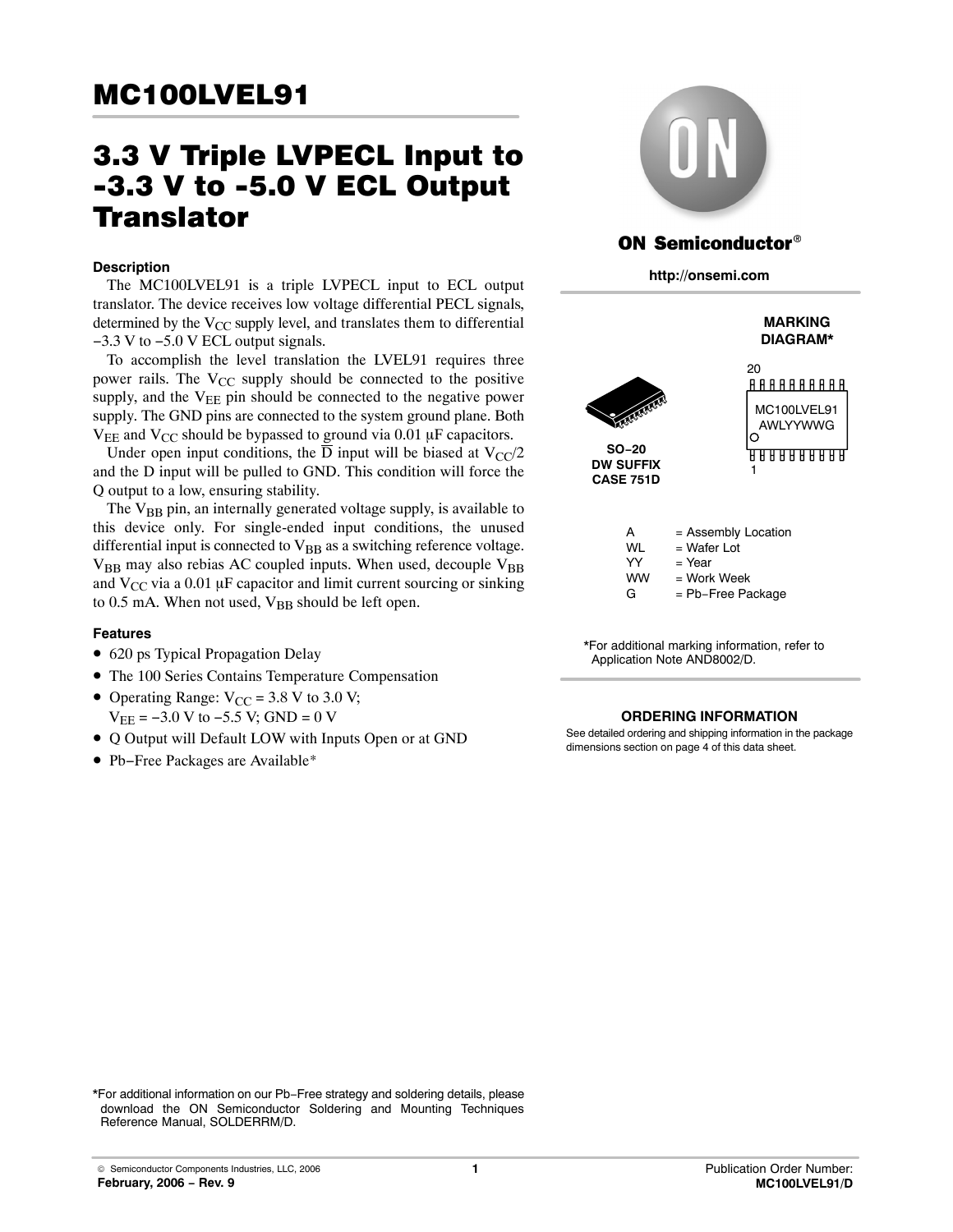

## **Figure 1. SO−20 Pinout** (Top View) **and Logic Diagram**

Warning: All  $V_{CC}$ ,  $V_{EE}$ , and GND pins must be externally connected to Power Supply to guarantee proper operation.

#### **Table 2. ATTRIBUTES**

| <b>Characteristics</b>                                        | Value                                                            |                               |             |
|---------------------------------------------------------------|------------------------------------------------------------------|-------------------------------|-------------|
| Internal Input Pulldown Resistor                              | 75 k $\Omega$                                                    |                               |             |
| Internal Input Pullup Resistor                                |                                                                  | 75 k $\Omega$                 |             |
| <b>ESD Protection</b>                                         | Human Body Model<br>Machine Model<br><b>Charged Device Model</b> | $> 2$ kV<br>>100V<br>$> 2$ kV |             |
| Moisture Sensitivity, Indefinite Time Out of Drypack (Note 1) |                                                                  | Pb Pkg                        | Pb-Free Pkg |
|                                                               |                                                                  | Level 1                       | Level 3     |
| <b>Flammability Rating</b>                                    | Oxygen Index: 28 to 34                                           | UL 94 V-0 @ 0.125 in          |             |
| <b>Transistor Count</b>                                       |                                                                  | 282 Devices                   |             |
| Meets or exceeds JEDEC Spec EIA/JESD78 IC Latchup Test        |                                                                  |                               |             |

1. For additional information, see Application Note AND8003/D.

### **Table 1. PIN DESCRIPTION**

| Pin                  | <b>Function</b>               |
|----------------------|-------------------------------|
| $Dn, \overline{Dn}$  | PECL/LVPECL Inputs            |
| Qn, Qn               | <b>ECL Outputs</b>            |
| PECL V <sub>BB</sub> | PECL Reference Voltage Output |
| Vcc.                 | Positive Supply               |
| $V_{EE}$             | Negative Supply               |
| GND                  | Ground                        |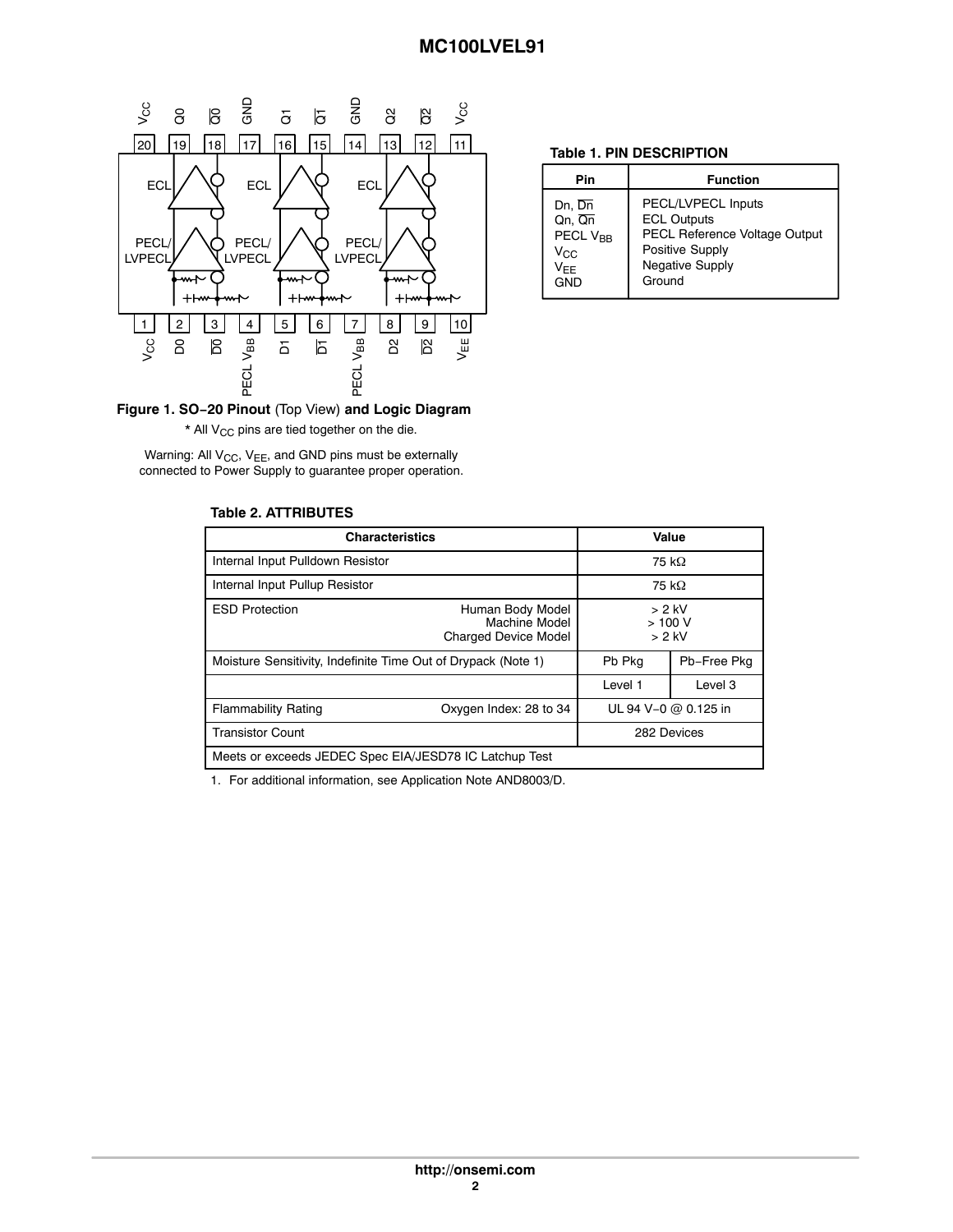#### **Table 3. MAXIMUM RATINGS**

| Symbol               | <b>Parameter</b>                         | <b>Condition 1</b>    | <b>Condition 2</b>        | Rating          | <b>Unit</b>                    |
|----------------------|------------------------------------------|-----------------------|---------------------------|-----------------|--------------------------------|
| $V_{\rm CC}$         | <b>PECL Power Supply</b>                 | $GND = 0 V$           |                           | 3.8             | V                              |
| $V_{EE}$             | <b>NECL Power Supply</b>                 | $GND = 0 V$           |                           | $-6.0$          | V                              |
| V <sub>I</sub>       | <b>PECL Input Voltage</b>                | $GND = 0 V$           | $V_1 \leq V_{CC}$         | 3.8             | $\vee$                         |
| l <sub>out</sub>     | Output Current                           | Continuous<br>Surge   |                           | 50<br>100       | mA<br>mA                       |
| <b>I</b> BB          | PECL V <sub>RR</sub> Sink/Source         |                       |                           | ± 0.5           | mA                             |
| $T_A$                | <b>Operating Temperature Range</b>       |                       |                           | $-40$ to $+85$  | $^{\circ}$ C                   |
| $T_{\text{stg}}$     | Storage Temperature Range                |                       |                           | $-65$ to $+150$ | $^{\circ}$ C                   |
| $\theta$ JA          | Thermal Resistance (Junction-to-Ambient) | 0 Ifpm<br>500 Ifpm    | <b>SOIC-20</b><br>SOIC-20 | 90<br>60        | $\degree$ C/W<br>$\degree$ C/W |
| $\theta_{\text{JC}}$ | Thermal Resistance (Junction-to-Case)    | <b>Standard Board</b> | <b>SOIC-20</b>            | 30 to 35        | $\degree$ C/W                  |
| $T_{sol}$            | Pb<br><b>Wave Solder</b><br>Pb-Free      |                       |                           | 265<br>265      | $^{\circ}$ C                   |

Maximum ratings are those values beyond which device damage can occur. Maximum ratings applied to the device are individual stress limit values (not normal operating conditions) and are not valid simultaneously. If these limits are exceeded, device functional operation is not implied, damage may occur and reliability may be affected.

### **Table 4. LVPECL INPUT DC CHARACTERISTICS** V<sub>CC</sub> = 3.3 V; V<sub>EE</sub> = −3.3 V to −5.0 V; GND = 0 V (Note 2)

|                        |                                                                                                                                   |               | $-40^\circ C$ |            | $25^{\circ}$ C |            |            |               |     |            |        |
|------------------------|-----------------------------------------------------------------------------------------------------------------------------------|---------------|---------------|------------|----------------|------------|------------|---------------|-----|------------|--------|
| Symbol                 | <b>Characteristic</b>                                                                                                             | Min           | Typ           | <b>Max</b> | Min            | <b>Typ</b> | <b>Max</b> | Min           | Typ | <b>Max</b> | Unit   |
| ICC                    | V <sub>CC</sub> Power Supply Current                                                                                              |               |               | 11         |                | 6          | 11         |               |     | 11         | mA     |
| $V_{\text{IH}}$        | Input HIGH Voltage (Single-Ended)                                                                                                 | 2135          |               | 2420       | 2135           |            | 2420       | 2135          |     | 2420       | mV     |
| $V_{IL}$               | Input LOW Voltage (Single-Ended)                                                                                                  | 1490          |               | 1825       | 1490           |            | 1825       | 1490          |     | 1825       | mV     |
| LVPECL V <sub>BB</sub> | Output Voltage Reference                                                                                                          | 1.92          |               | 2.04       | .92            |            | 2.04       | 1.92          |     | 2.04       | $\vee$ |
| <b>VIHCMR</b>          | Input HIGH Voltage Common Mode Range<br>(Differential Configuration) (Note 3)<br>$V_{\text{PP}}$ < 500 mV<br>$V_{PP} \geq 500$ mV | 1.0<br>1.2    |               | 2.9<br>2.9 | 0.9<br>1.1     |            | 2.9<br>2.9 | 0.9<br>1.1    |     | 2.9<br>2.9 | V<br>V |
| Чн                     | Input HIGH Current                                                                                                                |               |               | 150        |                |            | 150        |               |     | 150        | μA     |
| Կա                     | Input LOW Current<br>D<br>$\overline{D}$                                                                                          | 0.5<br>$-600$ |               |            | 0.5<br>$-600$  |            |            | 0.5<br>$-600$ |     |            | μA     |

NOTE: Device will meet the specifications after thermal equilibrium has been established when mounted in a test socket or printed circuit board with maintained transverse airflow greater than 500 lfpm. Electrical parameters are guaranteed only over the declared operating temperature range. Functional operation of the device exceeding these conditions is not implied. Device specification limit values are applied individually under normal operating conditions and not valid simultaneously.

2. Input parameters vary 1:1 with V<sub>CC</sub>. V<sub>CC</sub> can vary +0.5 / –0.3 V.

3.  $\rm V_{HCMR}$  min varies 1:1 with GND.  $\rm V_{HCMR}$  max varies 1:1 with  $\rm V_{CC}.$ 

#### **Table 5. NECL OUTPUT DC CHARACTERISTICS**  $V_{CC} = 3.3 V$ ;  $V_{EE} = -3.3 V$  to  $-5.0 V$ ; GND = 0 V (Note 4)

|                 |                               | $-40^\circ C$ |         | $25^{\circ}$ C |         |         |         |         |         |         |      |
|-----------------|-------------------------------|---------------|---------|----------------|---------|---------|---------|---------|---------|---------|------|
| <b>Symbol</b>   | <b>Characteristic</b>         | Min           | Typ     | Max            | Min     | Typ     | Max     | Min     | Typ     | Max     | Unit |
| <b>IEE</b>      | $V_{FF}$ Power Supply Current |               |         | 27             |         | 21      | 27      |         |         | 29      | mA   |
| V <sub>OH</sub> | Output HIGH Voltage (Note 5)  | $-1085$       | $-1005$ | $-880$         | $-1025$ | $-955$  | $-880$  | $-1025$ | $-955$  | $-880$  | mV   |
| V <sub>OL</sub> | Output LOW Voltage (Note 5)   | $-1830$       | $-1695$ | $-1555$        | $-1810$ | $-1705$ | $-1620$ | $-1810$ | $-1705$ | $-1620$ | mV   |

NOTE: Device will meet the specifications after thermal equilibrium has been established when mounted in a test socket or printed circuit board with maintained transverse airflow greater than 500 lfpm. Electrical parameters are guaranteed only over the declared operating temperature range. Functional operation of the device exceeding these conditions is not implied. Device specification limit values are applied individually under normal operating conditions and not valid simultaneously.

4. Output parameters vary 1:1 with GND. V<sub>CC</sub> can vary +0.3 V / -0.5 V.

5. All loading with 50  $Ω$  resistor to GND – 2.0 V.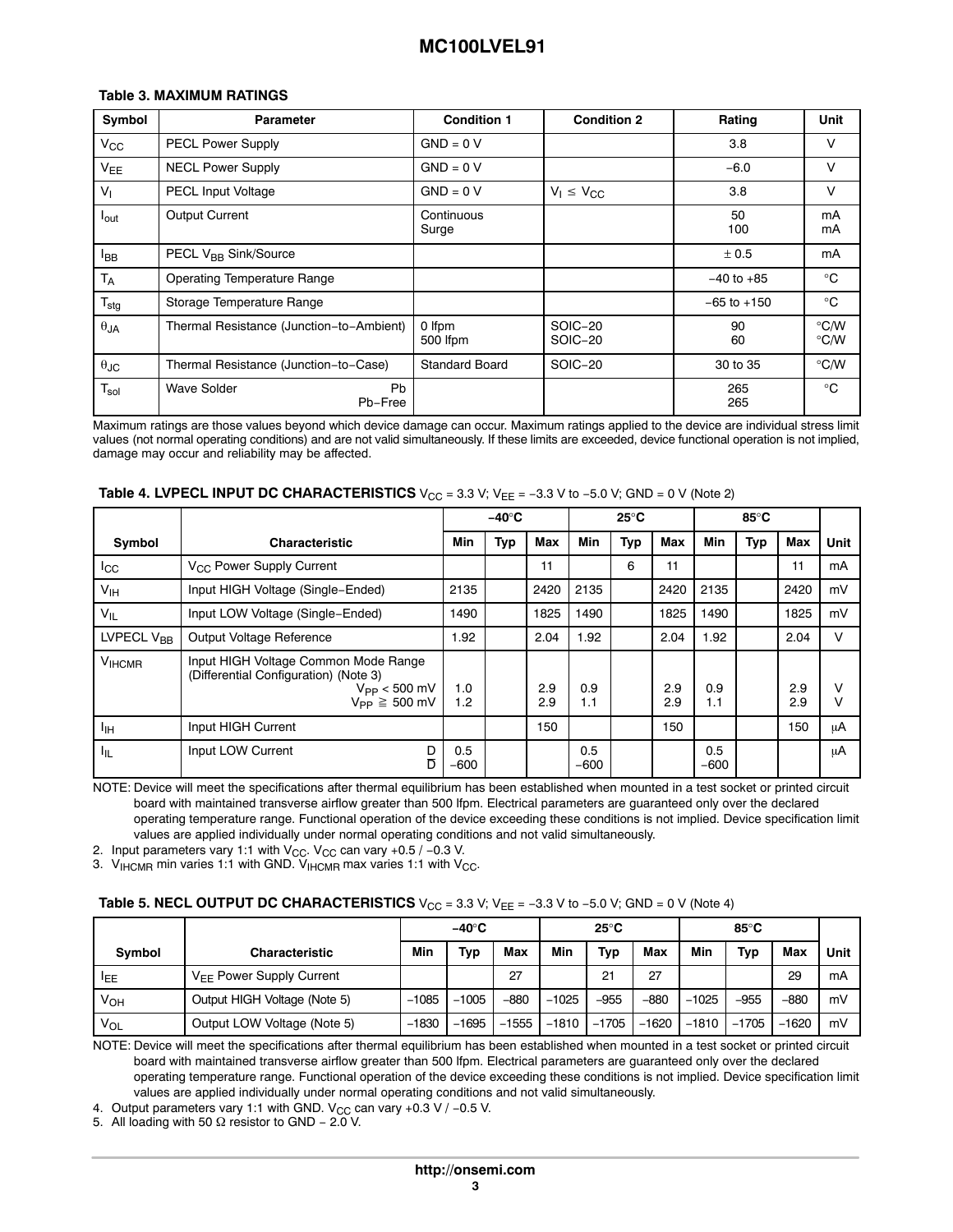|                                  |                                                                                                                                             |            | $-40^\circ C$ |            | $25^{\circ}$ C |            |            | 85°C       |            |            |            |
|----------------------------------|---------------------------------------------------------------------------------------------------------------------------------------------|------------|---------------|------------|----------------|------------|------------|------------|------------|------------|------------|
| Symbol                           | <b>Characteristic</b>                                                                                                                       | Min        | <b>Typ</b>    | Max        | Min            | <b>Typ</b> | <b>Max</b> | Min        | Typ        | Max        | Unit       |
| <b>I</b> max                     | Maximum Toggle Frequency                                                                                                                    |            | 600           |            |                | 600        |            |            | 600        |            | <b>MHz</b> |
| t <sub>PLH</sub><br><b>t</b> PHL | <b>Propagation Delay</b><br>Differential Configuration<br>Select-Ended<br>$D$ to $Q$                                                        | 490<br>440 | 590<br>590    | 690<br>740 | 520<br>470     | 620<br>620 | 720<br>770 | 560<br>510 | 660<br>660 | 760<br>810 | ps         |
| t <sub>SKEW</sub>                | Skew<br>Output-to-Output (Note 7)<br>Part-to-Part (Differential Configuration) (Note 7)<br>Duty Cycle (Differential Configuration) (Note 8) |            | 40<br>25      | 100<br>200 |                | 40<br>25   | 100<br>200 |            | 40<br>25   | 100<br>200 | ps         |
| V <sub>PP</sub>                  | Input Swing (Note 9)                                                                                                                        | 200        |               | 1000       | 200            |            | 1000       | 200        |            | 1000       | mV         |
| ւր<br>tr                         | Output Rise/Fall Times Q<br>(20% – 80%)                                                                                                     | 320        | 400           | 580        | 320            | 400        | 580        | 320        | 400        | 580        | ps         |

NOTE: Device will meet the specifications after thermal equilibrium has been established when mounted in a test socket or printed circuit board with maintained transverse airflow greater than 500 lfpm. Electrical parameters are guaranteed only over the declared operating temperature range. Functional operation of the device exceeding these conditions is not implied. Device specification limit values are applied individually under normal operating conditions and not valid simultaneously.

6. V<sub>CC</sub> can vary +0.5 V / -0.3 V.

7. Skews are valid across specified voltage range, part−to−part skew is for a given temperature.

8. Duty cycle skew is the difference between a  $T_{PIH}$  and  $T_{PH}$  propagation delay through a device.

9. V<sub>PP</sub>(min) is the minimum input swing for which AC parameters are guaranteed. The device has a DC gain of  $\approx$  40.



**Figure 2. Typical Termination for Output Driver and Device Evaluation (See Application Note AND8020/D − Termination of ECL Logic Devices.)**

#### **ORDERING INFORMATION**

| <b>Device</b>    | Package              | Shipping <sup><math>\dagger</math></sup> |
|------------------|----------------------|------------------------------------------|
| MC100LVEL91DW    | $SO-20$              | 38 Units / Rail                          |
| MC100LVEL91DWG   | $SO-20$<br>(Pb-Free) | 38 Units / Rail                          |
| MC100LVEL91DWR2  | $SO-20$              | 1000 / Tape & Reel                       |
| MC100LVEL91DWR2G | $SO-20$<br>(Pb-Free) | 1000 / Tape & Reel                       |

†For information on tape and reel specifications, including part orientation and tape sizes, please refer to our Tape and Reel Packaging Specifications Brochure, BRD8011/D.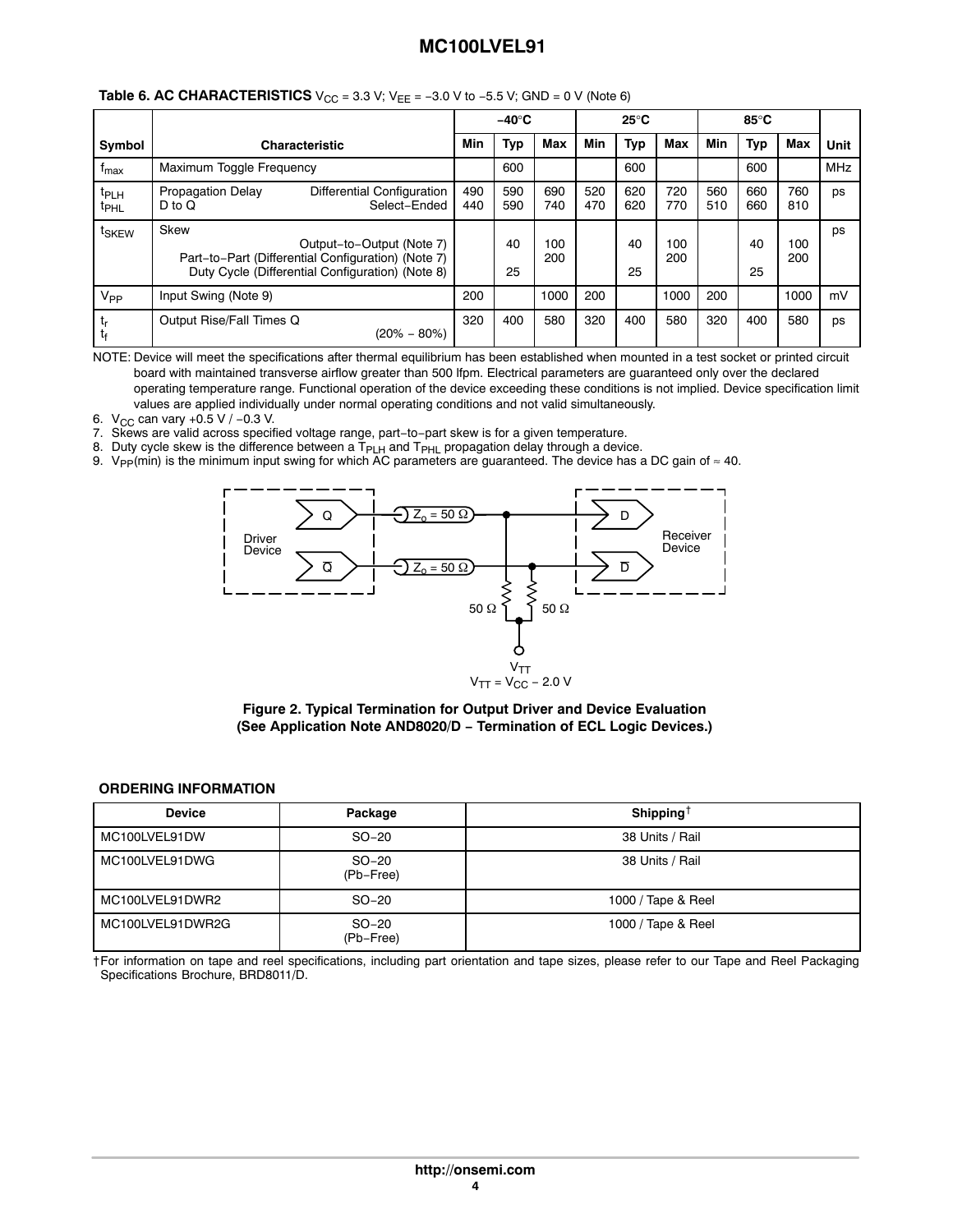### **Resource Reference of Application Notes**

| <b>AN1405/D</b>  | - ECL Clock Distribution Techniques                  |
|------------------|------------------------------------------------------|
| AN1406/D         | - Designing with PECL (ECL at $+5.0$ V)              |
| <b>AN1503/D</b>  | - ECLinPS™ I/O SPiCE Modeling Kit                    |
| AN1504/D         | - Metastability and the ECLinPS Family               |
| <b>AN1568/D</b>  | - Interfacing Between LVDS and ECL                   |
| AN1642/D         | - The ECL Translator Guide                           |
|                  | <b>AND8001/D</b> - Odd Number Counters Design        |
| <b>AND8002/D</b> | - Marking and Date Codes                             |
| <b>AND8020/D</b> | - Termination of ECL Logic Devices                   |
|                  | AND8066/D - Interfacing with ECLinPS                 |
|                  | <b>AND8090/D</b> – AC Characteristics of ECL Devices |
|                  |                                                      |